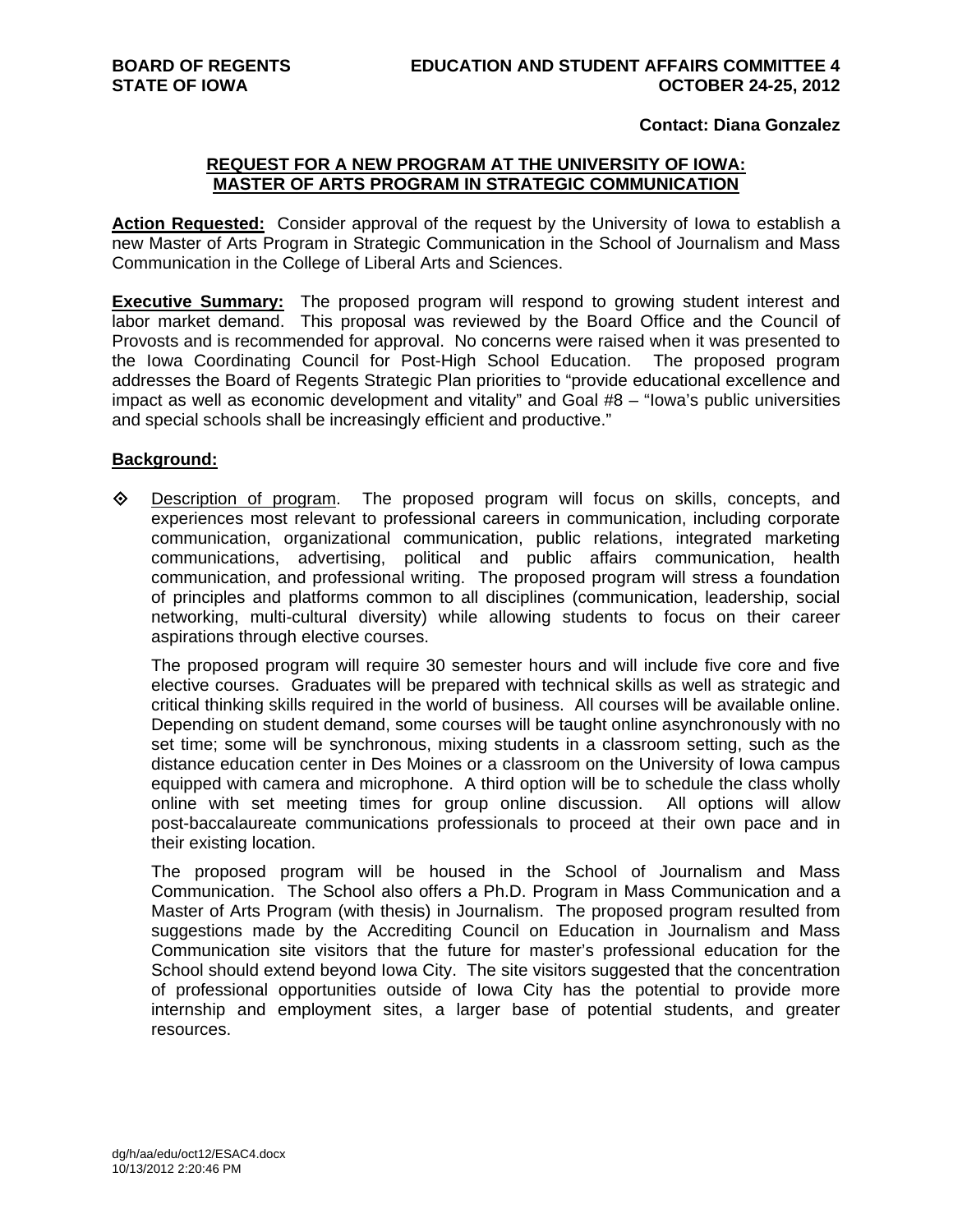**E** Relationship to existing programs at SUI. Letters of support were received from other University of Iowa programs ranging from business to political science. The School of Journalism and Mass Communication anticipates sharing expertise between the faculty in the proposed program and faculty in other disciplines, such as health, business, and political science. Ongoing discussions have occurred about how the proposed program can draw from faculty and curricula in disciplines which have a strong communications component.

The availability of the proposed program as an entirely online program will help serve as a template for the adoption of a model within the university to extend degree programs beyond Iowa City. As a product of an ongoing technological revolution in communications, the proposed program will help students adapt to new technology as well as employ that technology in its virtual classroom.

- Unique features. The School of Journalism and Mass Communication will use current faculty members with expertise in the field of strategic communication. Students near the Des Moines area will take classes at the university's existing distance education campus in Des Moines. Staff in the university's Center for Credit Programs have the expertise to deliver distance education and online courses and are available to assist the School's faculty teaching the proposed program both on- and off-campus.
- Duplication. Iowa State University offers two tracks for a Master of Science in Journalism and Mass Communication – Communication as a Social Science; and Communication as a Professional Field. The first track has more of an academic research orientation than the University of Iowa's proposed program. The second track has a different focus, specializing in "journalistic writing and reporting for the traditional and new media, visual journalism, advertising, and public relations."

The University of Northern Iowa offers a Master of Arts Program in Communications Studies with areas of concentration in Communication Education, General Communication, Mass Communication, Organizational Communication, Organization Communication-Human Resources, Performance Studies, and Public Relations. Neither ISU nor UNI offers an online program; neither has a specific concentration in strategic communication. It is likely that future students in the proposed program will be able to take one graduate course for credit from UNI.

Drake University offers a Master of Communication Leadership through its School of Journalism and Mass Communication in conjunction with its College of Business and Public Affairs. The difference between this program and the proposed program is that Drake's program emphasizes leadership and communication problem-solving; decision-making; and integration of business and the media while the proposed program has a focus on journalism and public relations. Drake's program has few online classes while the proposed program will be available totally online; it will be initiated from the state-of-the art Pappajohn Education Center in Des Moines. In addition, blended instruction will be provided in Des Moines and other locations either on site or through the Active Learning Classroom approach involving small groups at different locations. The University of Iowa concluded that a strategic communications program that emphasizes writing, multimedia, and social media skills is likely to be most attractive to potential students and employers it is seeking to serve.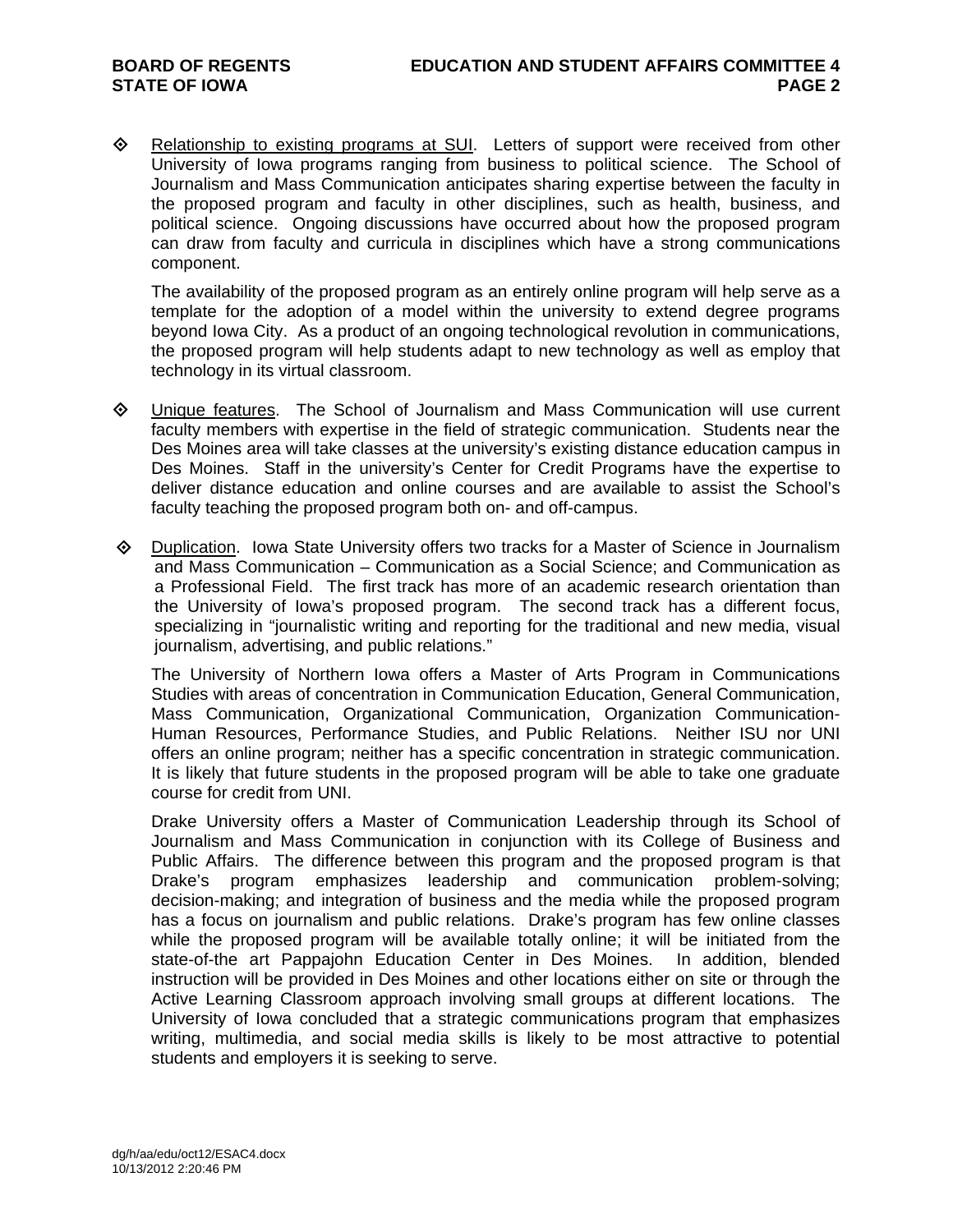$\diamond$  Student demand. The pilot courses offered by the School of Journalism and Mass Communication received strong support from students working in the field. The first two courses in Fall 2011 were filled to capacity and a third course in Spring 2012 generated even greater response. Many prospective students expressed an interest in enrolling in an online graduate program. Employers have been equally enthusiastic and have helped to shape the program through meetings and focus groups. Major companies have also provided tuition reimbursement for employees who completed the pilot courses.

Corporate response in helping to shape the program attests to the value that employers place on the skills emphasized in the proposed program. By stressing fundamentals, such as writing, leadership, and targeted communication, as well as technological innovations that have transformed the field of strategic communication, the proposed program will prepare students to make significant contributions across the spectrum of communication.

- $\Diamond$  Need for proposed programs. Other schools of journalism are facing the challenges of evolving professional and employment opportunities, shifting categories and revolutionary technology. The proposed program will address those changing requirements and will allow the School of Journalism and Mass Communication to align its program offerings with current employment demands.
- Workforce need/demand. As employment opportunities in traditional journalism decline, especially in print, the demand for skills and knowledge that journalism majors can bring to corporate, non-profit, and other organizations that employ strategic communication and media technology continues to grow. The proposed program has generated considerable enthusiasm from professionals who stress the need for better writing, clearer thinking, and stronger communicative focus by their workforce as well as from those who majored in journalism and want to keep pace with the significant changes in the media, technology, and employment landscape. The pilot courses attracted both those who work in communications and want to advance their careers and those who want to sharpen their skills and retool to increase their value within a professional marketplace that has changed rapidly and radically.

A recent survey of the job market in *U.S. News and World Report*, using statistical references from the U.S. Bureau of Labor Statistics, described a booming employment marketplace for those in public relations, marketing, corporate and non-profit communications and other fields that fall under the umbrella of strategic communications. These are professions in which journalism majors frequently find employment. The Bureau of Labor Statistics projects "public relations specialists' employment growth at 22.5% between 2010 and 2020. During that time period, an additional 58,200 jobs will need to be filled."

 Resources. The Director of the School of Journalism and Mass Communication will be actively involved in the proposed program as well as many of the School's tenured and adjunct faculty. The proposed program will have a program director. Faculty and staff with expertise in distance learning will be available to advise faculty on- and off-campus; the School's administrative staff will help with the administration of the proposed program. The university's continuing education facility in Des Moines will be the primary site. All equipment for online communications will be provided by the university's Division of Continuing Education.